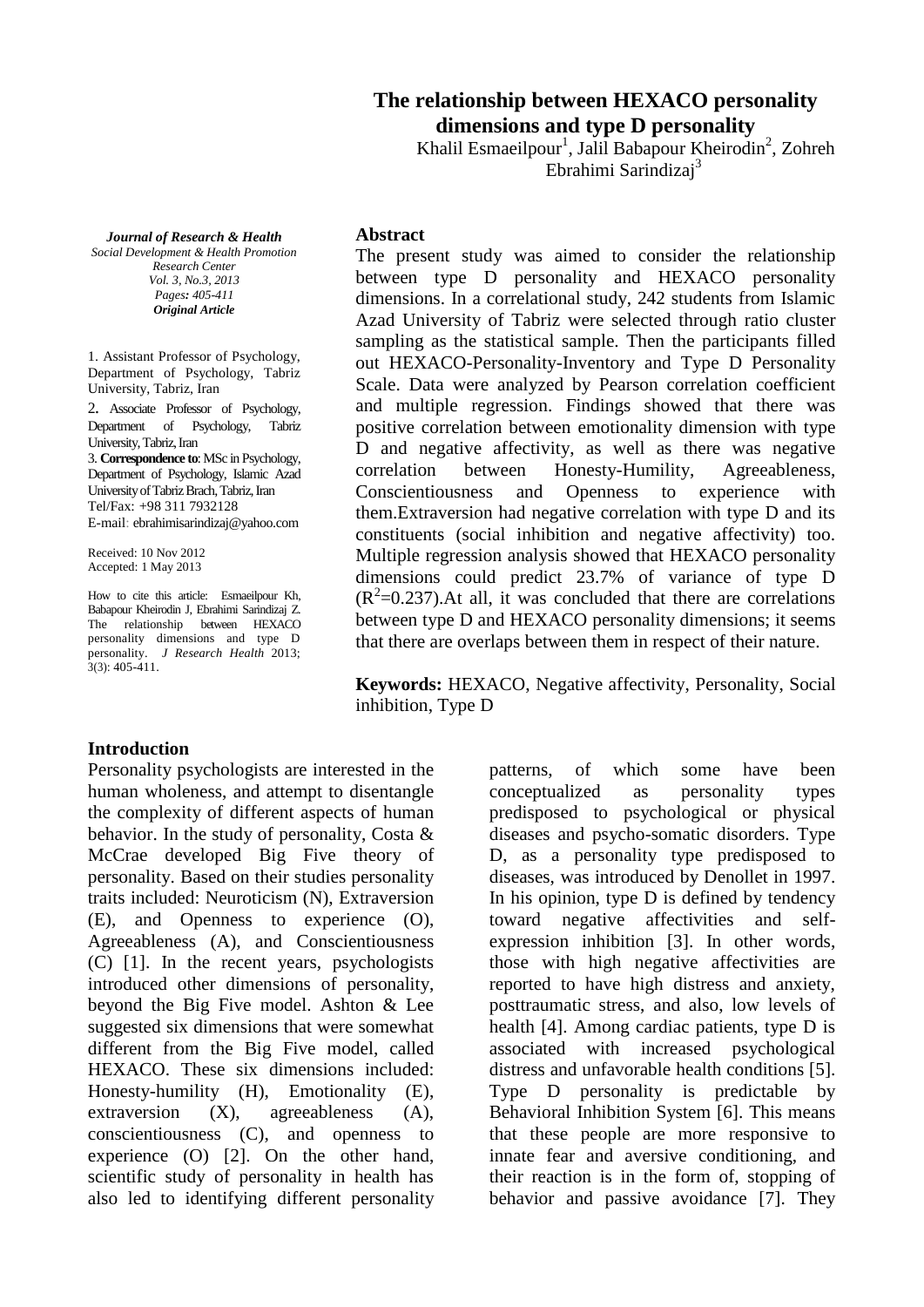also, have higher rates of negative emotions and a tendency to prevent the incidence of emotion, and have introversive characteristics [8]. Type D associations with coronary heart disease have been proven in many studies [5,9]. Also, type D is mildly related to prognosis in cardiovascular diseases [10]. The results of various studies are indicated that high levels of negative emotions play a role in decreasing health of patients with coronary artery disease. It seems that personality differences and psychological factors lead to different reactions to stress and may cause people mortality due to various diseases [9]. On the other hand, in psychopathology, the role of personality traits is always emphasized in causality of various disorders. In studying dimensions of personality, researchers have concluded that there is a relationship between neuroticism and incidence of heart symptoms, and also that dimensions of openness to experience and conscientiousness have negative effects on heart symptoms [11]. Given the role of type D in heart diseases and the results of studies regarding the relationship between personality dimensions and these diseases, it seems that there is a relationship between personality type D and personality dimensions. In studies used Big Five personality model, it has been identified that negative affectivity component of type D has a positive correlation with neuroticism, and social inhibition component has a negative correlation with extraversion factor [6]. Also, a significant relationship has been reported between neuroticism and emotionality with anxiety and depression disorders [12]. The emotionality dimension of HEXACO has four aspects of fear, anxiety, dependency, and sentimentality [13]. However, neuroticism is also associated with negative affectivities such as fear, depression, irritability and impulsivity [3,13], which causes vulnerability, despair, and fear in coping with stress [14]. Meanwhile, the extraversion dimension of HEXACO is identified with sociability, euphoria, need for stimulus, and capacity for experiencing positive emotions [15]. Personality is considered an important determinant of human's physical and emotional health, and patients with psychosomatic disorders (stress related diseases that include a wide range of human diseases), comprise the

highest number of patients visiting clinics and hospitals [16]. Also, in previous studies has found the relationships of HEXACO dimensions and personality types predisposed to diseases (e.g. type C as cancer predisposing type) [17]. Thus, by discovering the relationship between type D personality and dimensions of personality, treatment and prevention of some of these psychosomatic diseases will not be as difficult as they currently are. Given that HEXACO model has not yet been sufficiently studied in Iran, this study is an attempt to examine the relationship between type D personality and HEXACO personality dimensions.

## **Method**

This was a correlational study. The population was consisted 26417 students at Tabriz Islamic Azad University during. Using Cohen's formula, with  $\Delta = 0.2$ ,  $Z\beta = 1.28$  and  $Z\alpha = 1.65$ , the sample size was found 214 students [18]. Considering the possibility of attrition, a higher number of participants were enrolled. They were selected according to the proportional random cluster sampling method. Instruments included HEXACO-Personality-Inventory and Type D Personality Scale.

HEXACO-Personality-Inventory (HEXACO-P-I) is a questionnaire that contains 100 items with 6 wide components of Honesty-Humility, Emotionality, Extraversion, Agreeableness, Conscientiousness, and Openness to experience. Likert scoring style is used in this questionnaire with a range of scores from 1 to 5. Fifty items are marked directly and 50 inversely. In a study by Ashton & Lee [15], Cronbach's alpha was found 0.92 for honesty-Humanity, 0.9 for emotionality, 0.92 for extraversion, 0.89 for agreeableness, 0.89 for conscientiousness, and 0.9 for openness to experience. For the Iranian society, Cronbach's alpha was found 0.8 for honesty-humanity, 0.74 for emotionality, 0.81 for extraversion, 0.73 for agreeableness, 0.71 for conscientiousness, and 0.76 for openness to experience [13]. In this study, Cronbach's alpha for HEXACO dimensions were 0.74, 0.69, 0.75, 0.74, 0.67 and 0.71, respectively.

Type D Personality Scale (DS-14) developed by Denollet, contains 14 items that assess components of negative affectivities and social inhibitions. Its scoring is in Likert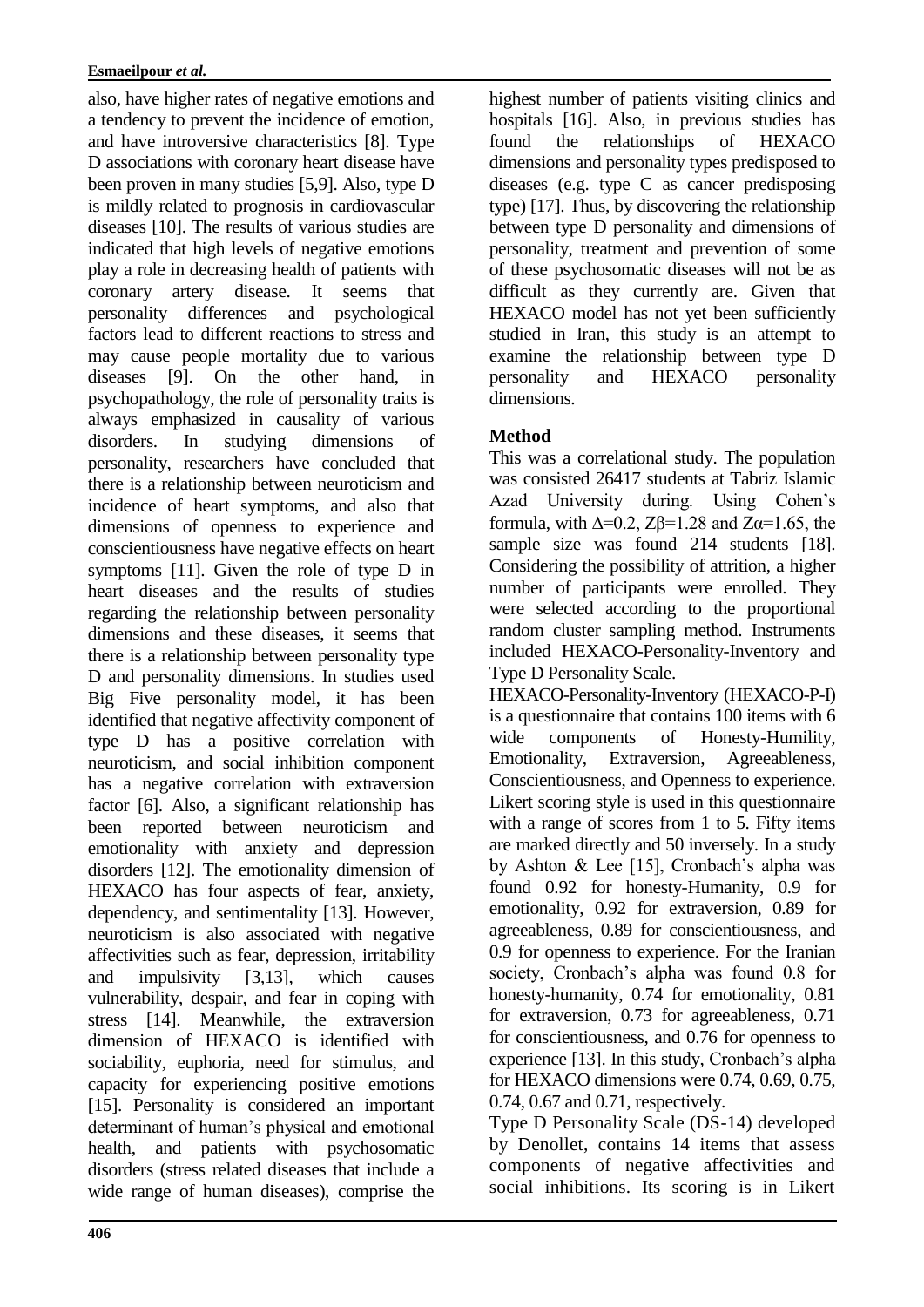style ranging from 0 to 4. The Crobach's alpha for these sub-scales has been reported 0.88 for negative affectivities and 0.86 for social inhibition [19]. In this study, Cronbach's alpha for type D scale was found 0.73.

## **Results**

Participants of the present study were 242 from Tabriz Islamic Azad University (122 female and 120 male) students with the mean age of 25.8±6.24 years. First, the male/female difference in terms of type D and components of negative affectivity and social inhibition was evaluated. Using independent t-test, the results showed insignificant differences between two genders (Table 1).

|                   |                       | <b>Table 1:</b> The mean and standard deviation of type D and its components in two genders |                       |  |
|-------------------|-----------------------|---------------------------------------------------------------------------------------------|-----------------------|--|
|                   | Type D                | Social inhibition                                                                           | Negative affectivity  |  |
| Honesty-Humility  | $-0.130*$             | $-0.036$                                                                                    | $-0.151$ <sup>*</sup> |  |
| Emotionality      | $0.228***$            | 0.043                                                                                       | $0.257$ *             |  |
| Extraversion      | $-0.475***$           | $-0.256$ **                                                                                 | $-0.483***$           |  |
| Agreeableness     | $-0.208$ **           | 0.036                                                                                       | $-0.292**$            |  |
| Conscientiousness | $-0.276$ **           | $-0.120$                                                                                    | $-0.297***$           |  |
| Openness to exp.  | $-0.152$ <sup>*</sup> | $-0.107$                                                                                    | $-0.141$ <sup>*</sup> |  |
| $*P<0.05$         | $*$ $P< 0.001$        |                                                                                             |                       |  |

**Table 1:** *The mean and standard deviation of type D and its components in two genders*

To examine the relationship of type D and its components with HEXACO dimensions, Pearson correlation was used. The results (Table 2) showed a significant correlation between all dimensions of HEXACO and type D and social inhibition; Type D and social inhibition had a positive relationship with

personality dimension of emotionality, and a negative relationship with other dimensions (i.e. Honesty-Humility, Extraversion, Agreeableness, Conscientiousness and Openness to experience). Social inhibition, as a component of type D had a significant relationship only with extraversion.

**Table 2:** *Correlation coefficients of HEXACO with type D and its components*

|                      | Group | Mean  | <b>SD</b>  |          | df  | р     |
|----------------------|-------|-------|------------|----------|-----|-------|
| Type D               | М     | 27.72 | $\pm$ 5.44 | $-0.936$ | 215 | 0.350 |
|                      | F     | 28.50 | $\pm 6.82$ |          |     |       |
|                      | M     | 14.76 | $\pm 2.37$ | 0.532    | 215 | 0.601 |
|                      | F     | 14.58 | $\pm 2.64$ |          |     |       |
| Social inhibition    | М     | 12.96 | ±12.96     | $-1.528$ | 215 | 0.128 |
| Negative affectivity | F     | 13.94 | ±13.94     |          |     |       |

The multiple regression analysis was used to determine the contribution of each HEXACO personality dimension in prediction of type D personality. The results showed that the model obtained from linear combination of personality dimensions was significant (F=13.236, P<0.001), and HEXACO dimensions could explain 23.7% of type D variance (Adjusted  $\overline{R}^2 = 0.237$ ). Regression coefficients are presented in Table 3.

|  |  | <b>Table 3:</b> Regression coefficients of HEXACO in predicting type D personality |  |
|--|--|------------------------------------------------------------------------------------|--|

|                   | Standard coefficients |           | Standard coefficients |          |        |
|-------------------|-----------------------|-----------|-----------------------|----------|--------|
|                   | B                     | <b>SE</b> | Beta                  |          | D      |
| (Constant)        | 48.536                | 5.084     |                       | 9.546    | 0.0001 |
| Honesty-Humility  | $-0.024$              | 0.042     | $-0.034$              | $-0.577$ | 0.564  |
| Emotionality      | 0.079                 | 0.047     | 0.101                 | 1.691    | 0.092  |
| Extraversion      | $-0.291$              | 0.050     | $-0.385$              | $-5.819$ | 0.0001 |
| Agreeableness     | $-0.041$              | 0.043     | $-0.057$              | $-0.937$ | 0.350  |
| Conscientiousness | $-0.109$              | 0.052     | $-0.132$              | $-2.084$ | 0.038  |
| Openness to exp.  | $-0.009$              | 0.043     | 0.013                 | $-0.215$ | 0.830  |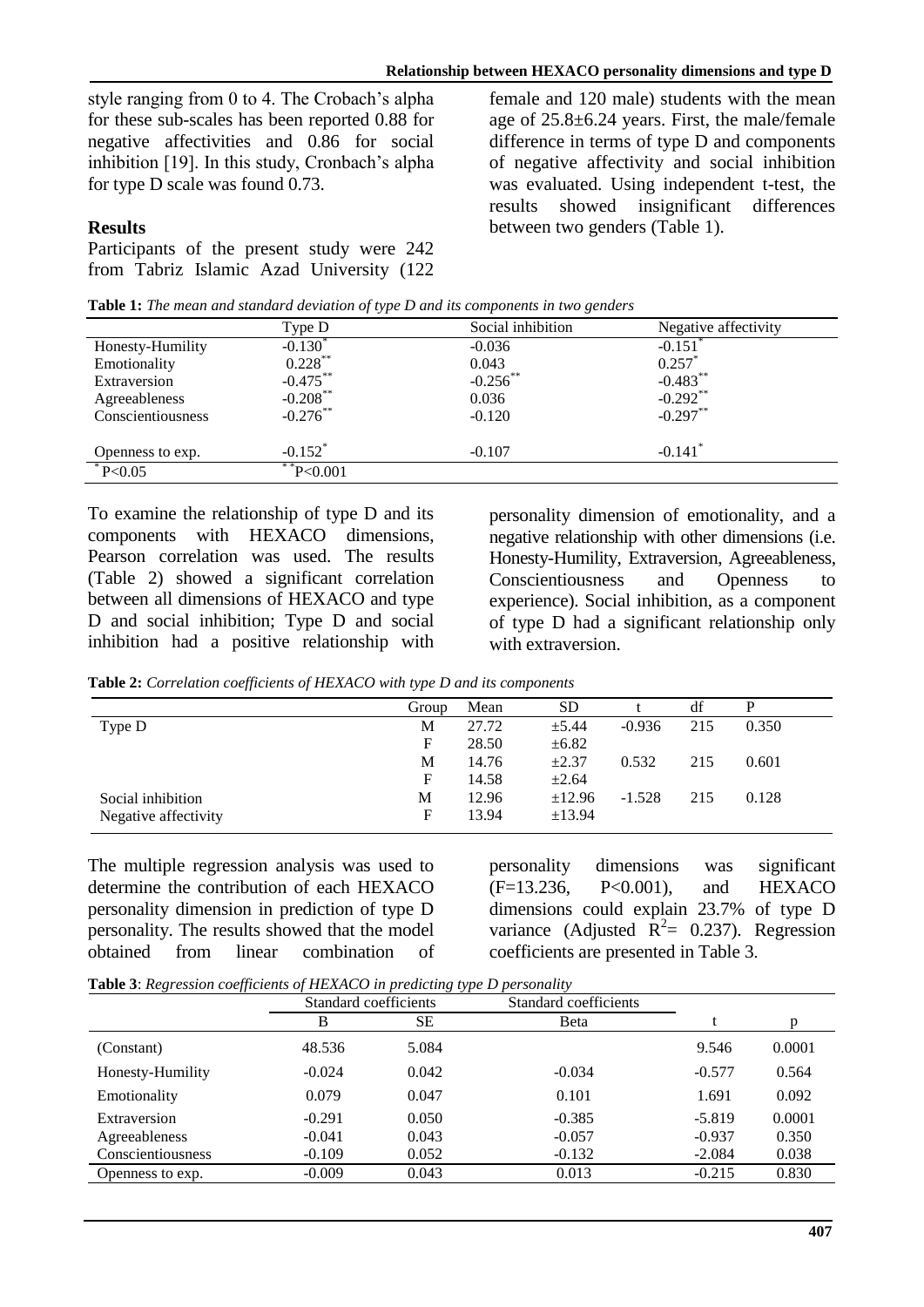As seen in table 3, Considering beta coefficient and the significance levels, out of predicting variables, the low scores of extraversion ( $\beta$ =-0.385) and conscientiousness ( $\beta$ =-0.132) have significant contributions in predicting type D personality.

Also, examining the results of multiple regression analysis for determining the contributions of HEXACO personality dimensions showed that regression model from combining personality dimensions was significant in explaining negative affectivity (F=16.336, P<0.0001) and that personality dimensions can predict 29.9% of negative affectivity variance  $(R<sup>2</sup>=0.299)$ . The low scores of extraversion (B= -0.351, P<0.0001), conscientiousness (B=- 0.160, P=0.010) agreeableness (B=-0.141, P=0.017), and emotionality (B=0.146, P=0.013) can predict negative affectivity component.

Also, regression model derived from combining personality dimensions was significant in explaining social inhibition  $(F=3.42, P=0.003)$ , and personality dimensions were able to predict 8.2% of social inhibition variance  $(R^2=0.082)$ . The results of coefficient analysis showed that low score of extraversion  $(B=-0.277, P<0.0001)$  significantly predicts social inhibition.

## **Discussion**

This study aimed to investigate the relationship between each HEXACO personality dimension with type D personality. The results showed that emotionality dimension has a significant and positive correlation with type D and negative affectivity. This finding is consistent with the previous studies [5,15]. Since fear, anxiety, and dependency are sub-scales of emotionality dimension, this finding was to be expected. Those with higher emotionality have higher scores in type D personality, and thus, will experience higher anxiety and irritability. Lack of positive affectivity is identified with low selfbelief and dissatisfaction with life [4]. On the other hand, since personality is influential in people's interactions with others, type D personality probably makes it difficult to interact with people in the society. This leads to lower quality of life and health conditions.

Another finding of this study showed that there is a significant and negative correlation between extraversion and type D and its components (social inhibition and negative affectivities).

These findings are consistent with previous studies [6,8]. Given the literature, the HEXACO extraversion dimension is characterized by sociability, euphoria, need for stimulus, and capacity for positive affectivity [15], and these characteristics is inconsistent with type D personality; type D personality is defined with high social constraints and verbal inhibition factors, so it can be concluded that high introverted persons have high scores in social inhibition, negative affectivity, and type D. The results also indicated that agreeableness has a significant and negative correlation with type D and negative affectivity, and conscientiousness has a negative and significant correlation with type D and its components (negative affectivities and social inhibition). Previous studies [20] by comparing patients with coronary artery disease, and healthy people have revealed less agreeableness, conscientiousness, openness to experience in them. On the other hand, openness to experience and conscientiousness have negative effects on heart symptoms [11], and type D personality causes reduction in life satisfaction and increases psychological disorders [9] and incidence of coronary heart diseases [9,11]. In their meta-analysis, O'Dell et al. [21] found a positive relationship between type D and major adverse cardiac events, and a negative relationship between type D and healthbased quality of life. Agreeableness has an interpersonal nature and essentially is a purposeful behavioral that controls impulses in a prosocial manner [22]. Low agreeableness indicates anxiety, irritability, and high impulsiveness, and accordingly, its negative correlation with type D becomes clear. Low score in conscientiousness also company with negative emotions, sadness and despair, which is justified with high score in type D and negative affectivity. This can be explained in that type D people with high negative affectivity, experience the huge negative emotions and are unable to effectively control their impulses, and thus are more vulnerable to stress. Consequently, their health is more at risk, and they are more than others affected by psychological and psychosomatic diseases.

Other findings of this study indicate a negative and significant correlation between openness to experience with type D and negative affectivity. Openness to experience means active need to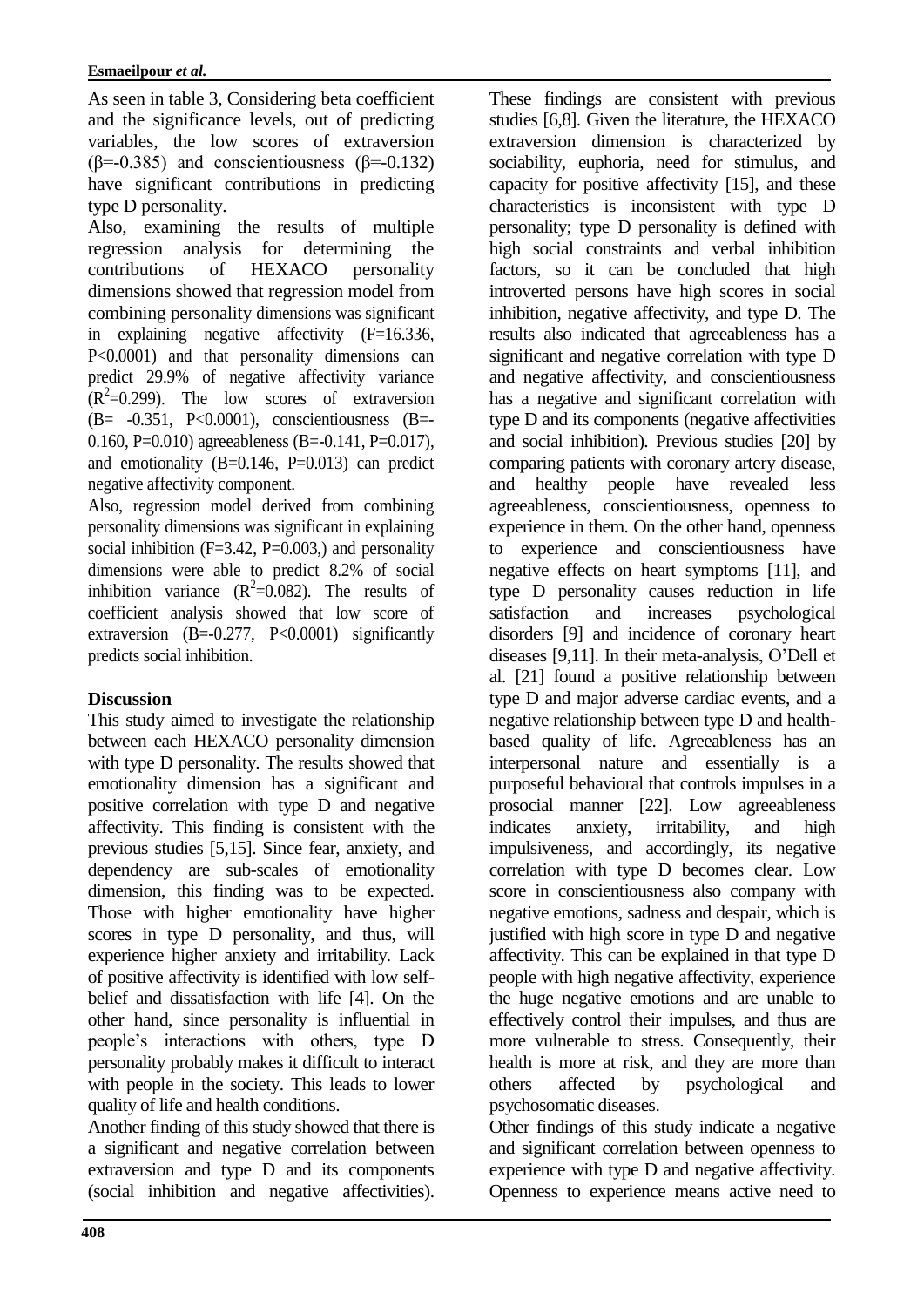experience new and unknown things [23] and is associated with reduced stress [20]. Type D is also defined with negative affectivity and social inhibitions [3]. People with type D personality, due to their high social inhibition, are likely not to exhibit their emotions, thus society appears as a threatening environment to them, and consequently do not properly comprehend its beauties, and try to avoid new ground breaking ideas, hence, they have a very low openness to experience. Negative affectivity includes fear, depression, irritability, symptoms of physical aggression and impulsiveness [3,12]. Negative affectivity causes vulnerability, despair, and fear in coping with stress [14]. So, type D is company with low openness to experience. Low score in this dimension indicates lack of search for innovative and new solutions to problems, nonacceptance of strange and extreme people, lack of care for nature's beauty, and reluctance to travel [13]. Negative and significant correlation between negative affectivity and openness to experience, can be explained by negative emotions of fear, impulsiveness, irritability, and lack of pleasure in people with low openness to experience. The results of the present study reveal negative and significant correlation between honesty-humility dimension with type D and negative affectivity. The HEXACO honesty-humility dimension is identified with attributes such as honesty, impartiality, sincerity, humility, fairness, and lack of greed and avarice [2]. Denollet introduced type D personalities as anxious people that restrain expression of their sentiments [3]. Type D is defined with increased frequency or intensity of physical complaints, and perception of emotions like depression and anxiety, leaving undesirable effects on healthbased behaviors [24]. People with type D have higher rates of negative emotions and tendency to inhibit display of emotions [8]. A high score in honesty-humility dimension is associated with self-righteousness, mutual humanitarianism, trust and reliability [25]. Type D people experience huge amounts of negative emotions, hence, have low self-belief and self-esteem. On the other hand, social inhibition in these people leads to inhibition of emotions and low social interactions. Thus, mutual humanitarianism in them is at the bottom of the trough. Low honesty-humility is characterized with fear,

depression, aggression, and impulsiveness, as part of negative emotions and affections [12,24]. Negative correlation between honesty-humility dimension and lack of trust and reliability toward others can be explained by low self-belief in those with low score in this dimension. To summarize, the results showed that 23.7% of type D variance is predictable by HEXACO personality dimensions.

## **Conclusion**

Personality is considered an important determinant of physical and emotional health. Type D personalities, as defined By Denollet [3] as anxious people, experience high levels of negative emotions, exhibit aggression and impulsivity, in coping with stress, and feel despair, fear, loneliness, and inability, in encountering difficulties [12]. Stresses due to type D personality and its components, in the long-term, can cause coronary heart diseases. Since patients with type D personalities show higher tendency to maladaptive behaviors such as smoking, not exercising, and poor diet [26], their quality of life and consequently their psychological health declines. Therefore, identifying type D people and strategies needed for enhancing their quality of life and improving their physical and mental health should take priority. It appears, in rehabilitation of patients with psychosomatic problems, identifying type D people and utilizing interventions to adjust characteristics of this type of personality would be necessary and advantageous. In short, there is a relationship between type D and HEXACO personality dimensions, and According to the results, it was clear that some HEXACO personality dimensions are associated with type D and its components, which meant that HEXACO dimensions were able to predict type D personality, so it seems that there are overlaps in terms of their nature, too. Of course, future studies can accurately investigate the relation and overlap between these constructs. It is recommended to be made clear underlying or moderating role of type D and HEXACO personality in diseases, as an important objective of future studies.

This study, in terms of self-assessment questionnaires and high number of questions, encountered limitations. Also, despite sample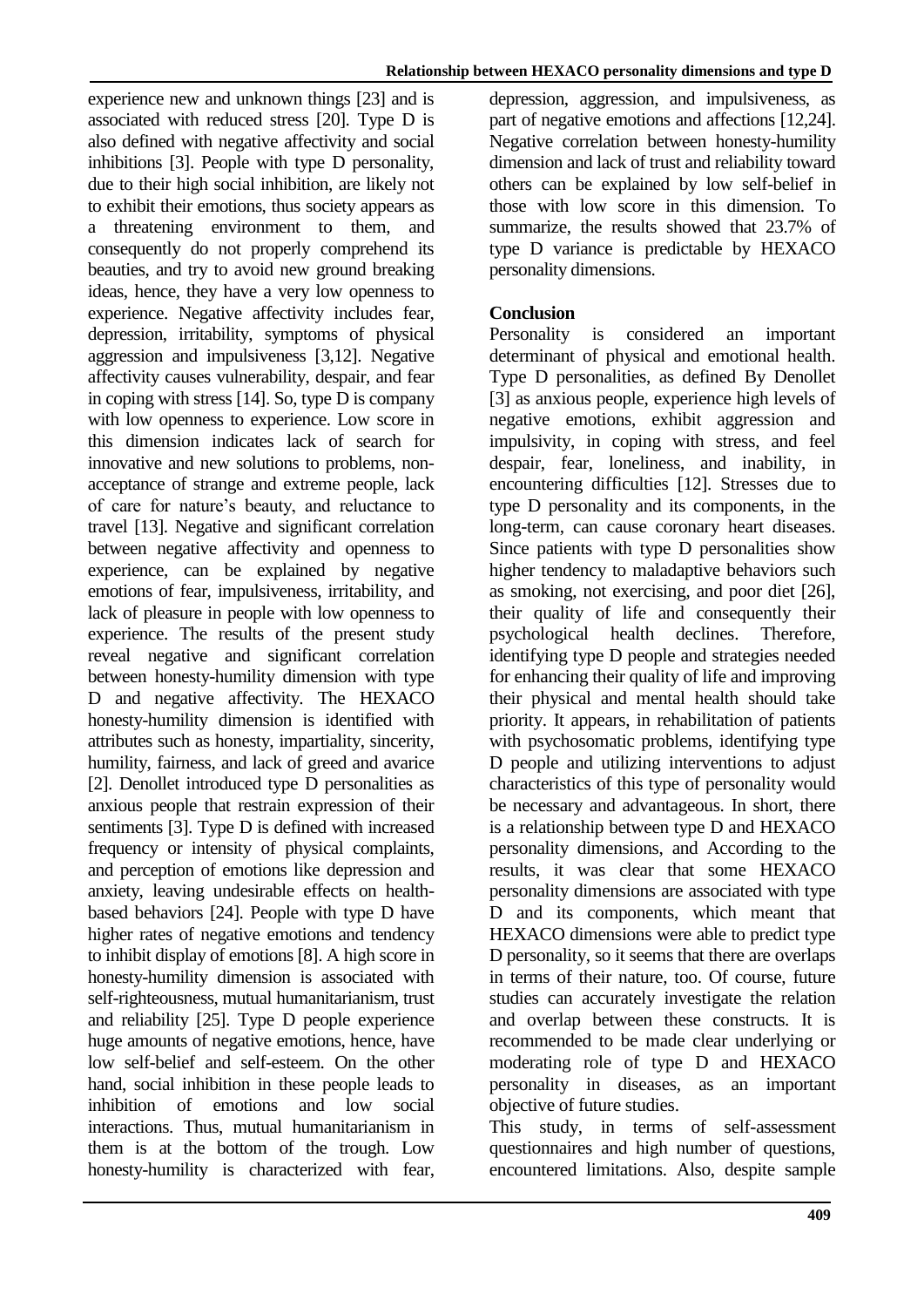#### **Esmaeilpour** *et al.*

representativeness, considering that samples were taken from one university only (Tabriz Islamic Azad University), generalization results to other populations must be done with care. Based on the study results, high emotionality of type D personality and negative emotions such as sorrow, fear, and aggression could be result to depression and anxiety disorders. Therefore, it is recommended that therapeutic interventions consider characteristics of type of personalities. The results also show high introversion in type D personality. Since high introversion is associated with reserved secrecy, timidity, pessimism, and stagnation (inertia), it is thus recommended that behavioral skills related to control and expression of emotions be taught to people from childhood. Finally, given the significant relationship between HEXACO dimensions and type D, it is recommended that conceptual overlaps between these two be further studied.

## **Acknowledgements**

The authors wish to express their gratitude to all participants from Islamic Azad university of Tabriz.

## **Contribution**

Study design: JB Data collection and analysis: ZE, Kh E Manuscript preparation: Z E, JB, Kh E

## **Conflict of Interest**

"The authors declare that they have no competing interests."

## **References**

1. Matthews G, Deary IJ, Whiteman MC. Personality traits. 3rd ed. Cambridge: Cambridge University Press; 2009.

2. Ashton MC, Lee K. A theoretical basis for the major dimensions of personality, *Europ J Pers*  2001; 15: 327-53.

3. Denollet J, Vrints CJ, Conraads VM. Comparing type D personality and older age as correlates of

4. Denollet J. Type D personality: potential risk factor refined. *J Psychosom Res* 2000; 49: 255-66.

5. Williams L, O'Connor RC, Grubb NR, O'Carroll RE. Type D personality and illness perceptions in myocardial infarction patients. *J Psychosom Res* 2011; 70(2): 141–4.

6. Davoudi I, Safikhani A, Mehrabizadeh Honarmand M. The study of brain/behavioral systems as predictors of personality types A, C & D. *J edu & psychol* 2010; 4(2): 87-112. [In Persian] 7. Mehrabizadeh Honarmand M, Davoudi I, Safikhani A. Comparing A, C and D personality types in cardiovascular, cancer, diabetic people and non-ill people of Ahvaz City, In The  $2<sup>nd</sup>$ scientific conference of psychology students, 12 Feb 2010: 113-14; Ahvaz, Iran; 2010. [In Persian] 8. Ahmadpour A, Ahadi H, Mazaheri MM, Nafissi G. Construction and scale validation for evaluating type D personality and a study of its relationship to the coronary heart disease. *J Knowl & Res in Appli psychol* 2008; 32: 37-60. [In Persian]

9. Ahmadi Tahoor M, Jafari E, KaramiNia R, Akhavan H. The effect of positive and negative perfectionism and type D personality on general health of the aged people. *J Hamadan Med Sci*  2010; 17(3):64-9. [In Persian]

10. Dannemann S, Matschkeb K, Einslec F, et al. Is type-D a stable construct? An examination of type-D personality in patients before and after cardiac surgery. *J Psychosom Res* 2010; 69(2): 101–9.

11. Shafiee H, Javidi H, Kazemi S. A comparison of personality traits and mental health among women and men heart-renal patient in Shahid Faghihi hospital in Shiraz. *J Woman & Society* 2011; 2(2): 149-62. [In Persian]

12. Palahang H, Nikfarjam M, Salahian A. The efficacy of emotionality factor of HEXACO-PI-R on screening of depressive and anxiety disorder (mixed) in university students. *J Shahrekord Med Sci* 2011:13(2): 7-12. [In Persian]

13. Bashiri H. Validating of HEXACO 6 dimensional personality inventory, [dissertation MA in Clinical Psychology]. Mohaghegh Ardabili University 2010; 150 p. [In Persian]

14. Sarvghad S, Barzgar M, Balaghi T. Relationship between perfectionism dimensions, stress coping styles, and personality traits in female and male students of Marvdasht Islamic Azad University. *J Woman & Society* 2011; 2(3): 81- 102. [In Persian]

15. Lee K, Ashton MC. Psychometric properties of the HEXACO personality inventory, *Multivariate Behav Res* 2004, 39(2): 329-58.

16. Moazzami D. An introduction to neuropsychology, 2<sup>nd</sup> ed. Tehran: Samt; 2009. [In Persian]

17. EbrahimiSarnndizaj Z, Esmaeilpour K, Babapour Kheirodin J. The relationship between HEXACO personality dimensions and type C personality among girl and boy students of Islamic